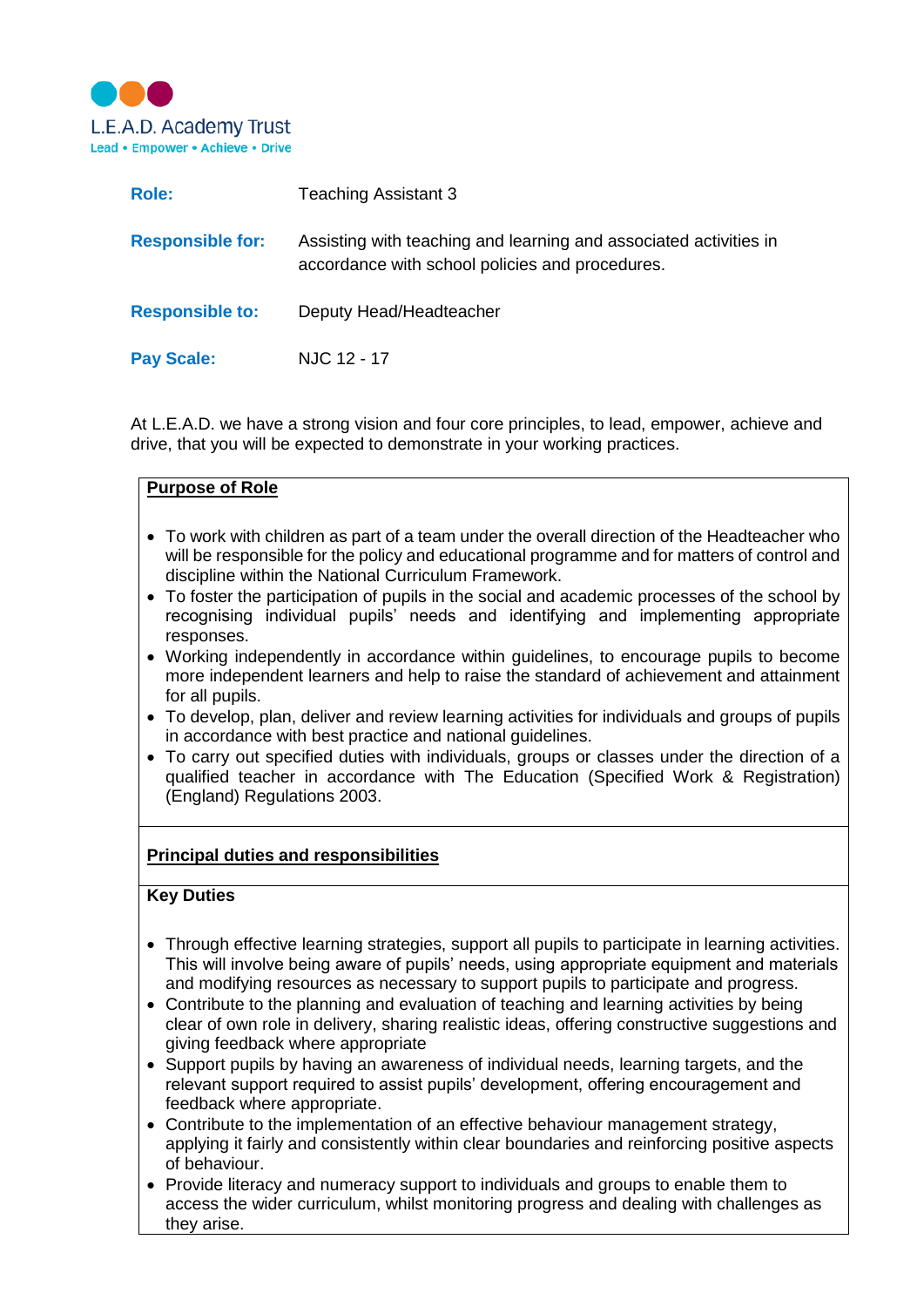# **Specified Work**

 Carry out specified work in order to assist or support the work of a qualified teacher. This is an on-going and regular requirement of the post and is an integral element of the role at this level.

Including:

- Collaborative planning and preparing lessons:
- Delivering lessons to group of pupils:
- Assessing the development, progress and attainment of pupils;
- Feedback on the development, progress and attainment of pupils.

# **Support for the Pupil**

- Support learning activities for all pupils, being aware of stages of development, individual needs and giving positive encouragement and feedback to ensure pupils are reaching their full potential. The learning activities may be for individual pupils, groups of pupils, or the whole class and may be delivered in the absence of the teacher.
- Give care and support for pupils by providing a safe and secure environment, responding to accidents, emergencies and following procedures where appropriate.
- Contribute to the safeguarding of all pupils by having an awareness of signs of abuse, an understanding of relevant procedure and protocol and ensuring any concerns are addressed in a calm and sensitive manner.
- Establish and maintain positive relationships with pupils by communicating effectively, allowing them to feel valued and listened to, encouraging questions and ideas.
- Support children and young people through transitions that occur in their lives, enabling them to manage them in a positive manner.
- Contribute to the personal and intimate care of pupils.
- Support pupils with behaviour, emotional and social development needs and report any issues to the appropriate senior member of staff.
- Provide support to pupils where English is an additional language.
- Support learning activities for high achieving pupils.
- Support pupils in a specialist area e.g. ICT, Literacy, Numeracy.
- To support children and young people with SEND, supporting them to actively participate in learning activities. To liaise with parent/carers/outside agencies as required.

#### **Support for the Teacher**

- To assist with writing and monitoring pupil plans reviewing and implementing interventions enabling pupils to understand and meet their targets.
- Support with the delivery of learning activities in the absence of the teacher, e.g. when providing cover supervision or working with pupils outside of the classroom.
- Contribute to maintaining accurate pupil records, following relevant procedure and ensuring confidentiality at all times.
- Working alongside the class teacher, ensure the learning environment, learning resources and materials are ready for use in activities whilst recognising and minimising potential hazards and making adjustments where necessary.
- Develop positive relationships with families, taking a partnership approach so that support is provided both at the school and at home and sharing information where appropriate.
- Escort and supervise pupils on educational visits and out of school activities.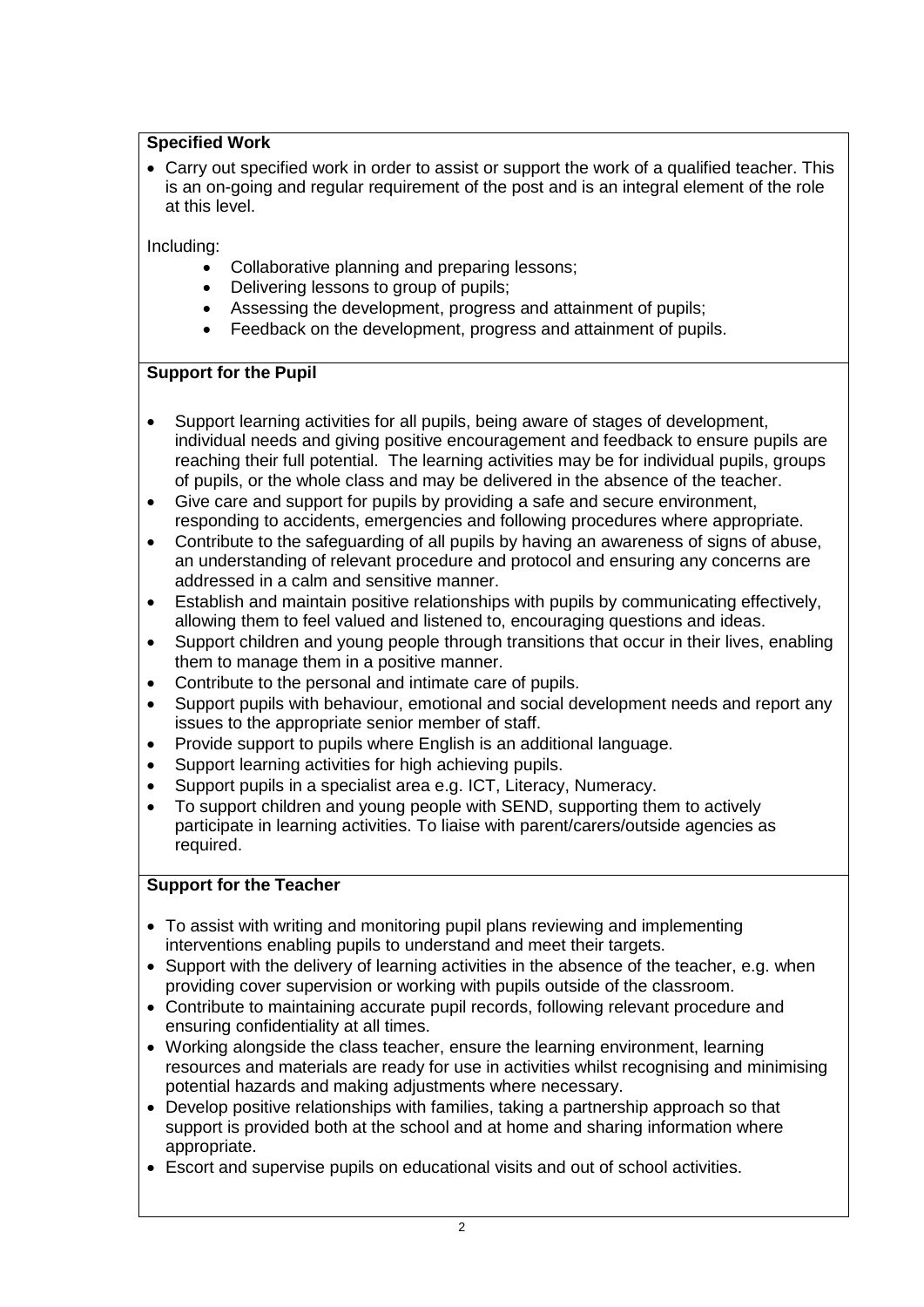#### **Support for the Curriculum**

- Support pupils in activities to develop their literacy and numeracy skills by having an awareness of individual needs, learning targets, and the relevant support required to assist pupils' development, offering encouragement and feedback where appropriate.
- Prepare and effectively use ICT within the classroom environment to support and promote pupils' learning in ways that are stimulating and enjoyable for pupils according to age, needs and abilities.

## **Support for the School**

- Develop and maintain effective working relationships with other practitioners, drawing on their strengths and expertise in order to best support teaching and learning.
- Willingness to keep up to date with professional practice by maintaining an up-to-date understanding of the requirements of the role and individual responsibilities.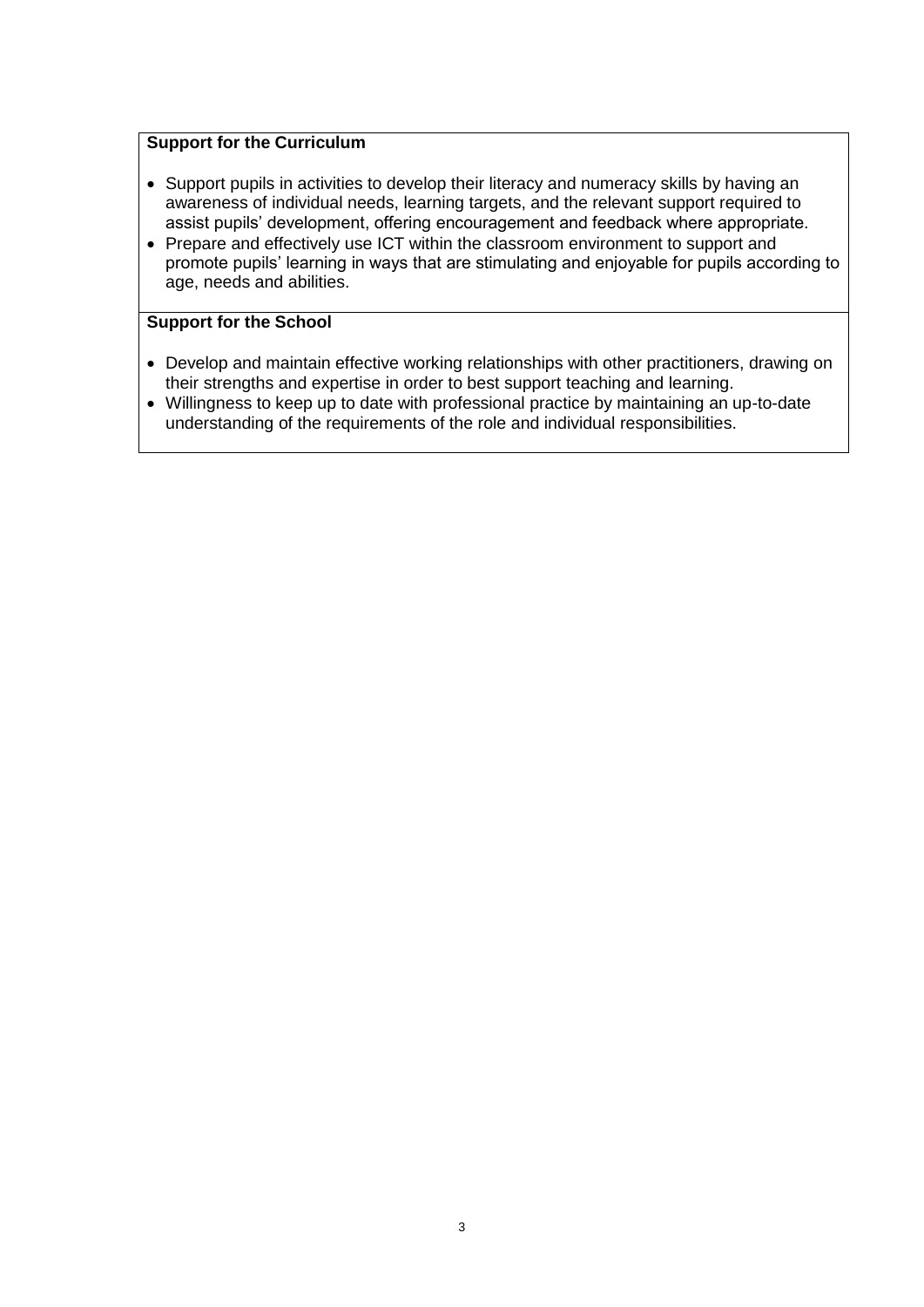# **L.E.A.D. Teaching Assistant 3 Person Specification**

This person specification lists the competencies expected of an experienced/fully trained Teaching Assistant 3. The two right hand columns provide guidance for the appointment of new Teaching Assistant 3. (E= Essential criteria, D=Desirable criteria).  $E = 1$ 

|                |                                              |                                                                                                                                                          | Е | D |
|----------------|----------------------------------------------|----------------------------------------------------------------------------------------------------------------------------------------------------------|---|---|
| 1              | <b>Skills, knowledge</b><br>and aptitudes    | The L.E.A.D. Teaching Assistant 3 should be able to provide evidence of<br>the following:                                                                |   |   |
|                |                                              | knowledge and understanding of the statutory framework in subject<br>$\bullet$<br>areas and phases supported                                             | E |   |
|                |                                              | knowledge of Teaching Assistants' contribution to raising standards<br>$\bullet$<br>by the promotion of independent learning                             | E |   |
|                |                                              | an appreciation of the National Curriculum and how this is applied to<br>planning, preparation and delivery of learning activities                       | E |   |
|                |                                              | knowledge and understanding of pupil assessment, progress,<br>$\bullet$<br>evaluation and reporting of attainment                                        | E |   |
|                |                                              | knowledge of stages of child development and individual needs<br>$\bullet$                                                                               | E |   |
|                |                                              | understanding and awareness of individual needs and ability to adjust<br>$\bullet$<br>communication methods accordingly                                  | E |   |
|                |                                              | well-developed communication skills, both orally and in writing<br>$\bullet$                                                                             | Е |   |
|                |                                              | ability to establish positive relationships with pupils, families and<br>$\bullet$<br>colleagues                                                         | E |   |
|                |                                              | ability to assist with transition between phases both inside and<br>$\bullet$<br>outside school                                                          | E |   |
|                |                                              | ability to plan, prepare and deliver a lesson under direction from the<br>$\bullet$<br>teacher                                                           | E |   |
|                |                                              | ability to implement programmes planned with colleagues and/or<br>$\bullet$<br>other professionals                                                       | Е |   |
|                |                                              | knowledge of appropriate behaviour management practices                                                                                                  | E |   |
|                |                                              | knowledge of Health and Safety policies and procedures that<br>$\bullet$<br>contribute to the maintenance of pupil safety and security                   |   | D |
|                |                                              | knowledge of safeguarding procedures and protocols<br>$\bullet$                                                                                          | Е |   |
|                |                                              | ability to organise classroom resources and assist with the<br>$\bullet$<br>maintenance of pupil records                                                 | E |   |
| $\overline{2}$ | <b>Qualifications and</b><br><b>Training</b> | The L.E.A.D. Teaching Assistant 3 should have:                                                                                                           |   |   |
|                |                                              | hold a relevant qualification as listed below<br>$\bullet$                                                                                               | E |   |
|                |                                              | GCSE pass level or equivalent qualifications in maths/numeracy &<br>$\bullet$<br>English/literacy                                                        | E |   |
| 3              | <b>Experience</b>                            | The L.E.A.D. Teaching Assistant 3 should be able to produce evidence of:                                                                                 |   |   |
|                |                                              | experience of working within an education setting or equivalent<br>$\bullet$                                                                             | Е |   |
|                |                                              | direct experience of working with pupils to raise attainment through<br>$\bullet$<br>personal intervention                                               | E |   |
|                |                                              | proven experience of working with children and young people,<br>$\bullet$<br>including children with individual needs and from a range of<br>backgrounds | Е |   |